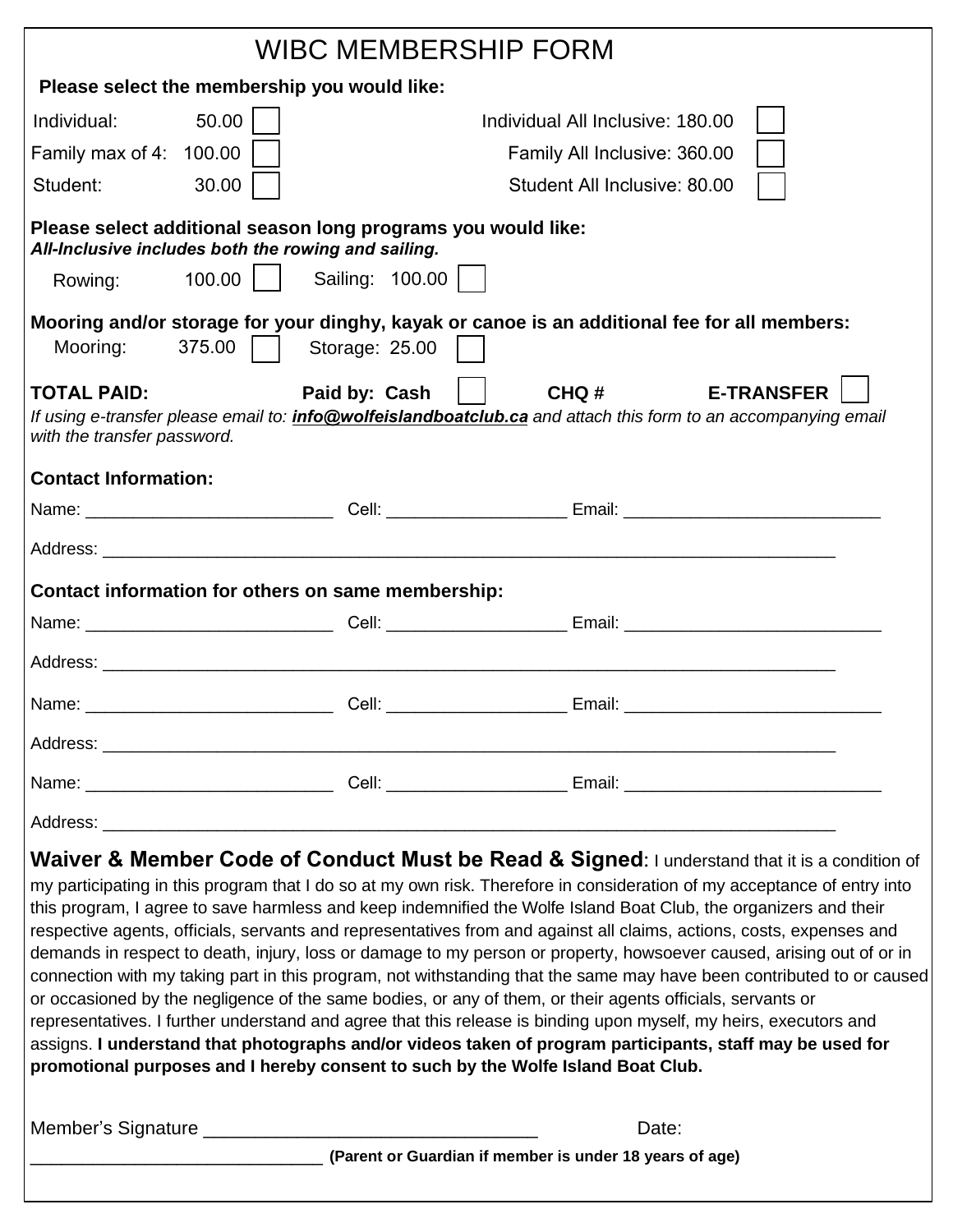# **Wolfe Island Boat Club (WIBC) COVID-19 Member Code of Conduct 2020**

# **Goal and Guiding Principles**

This code of conduct is to educate all members of the procedures in place to ensure that we may safely be at the club and to confirm that all members will take shared responsibility towards meeting the requirements related to COVID-19.

- 1. The requirements in this document are minimum requirements and everyone visiting the Club must act responsibly and in accordance with them. Due to the unique nature of this pandemic, all who visit the Club must recognize that collectively we are doing our best and cannot be held liable should anyone fall sick of COVID-19 or a related illness, after coming to the Club.
- 2. Should a member observe that another person at the Club is not respecting a requirement of this guideline, it is acceptable to politely and respectfully ask that person to conform to our requirements. Should the issue not be resolved we ask the member to communicate with any Director who all have full authority to enforce this directive.
- 3. These are not normal circumstances. All members are asked to be flexible and polite and to compromise when necessary.
- 4. This issue of our directive applies to the activities which are currently permitted. As the situation evolves, we will issue revised versions or updates which will explain how we will continue to work together as we enjoy more activities at the club within governmental restrictions.

# **Coming to the Club**

- 1. Everyone who comes to the Club must first read the risk mitigation plan, and be ready and equipped to fully abide by its provisions.
- 2. Prior to coming to the Club complete a health self-assessment which includes answering the following screening questions:
- Do I have a fever and a cough?
- Do I have a fever and breathing difficulty?
- Am I under a government mandated self-isolation period?
- Does anyone in my household have symptoms or have been exposed to COVID-19? **Do not, under any circumstances, come to the Club if you have any symptoms of COVID-19 or if you are living with a person who has such symptoms. If you are under a government mandated self-isolation period, you are required to complete it before coming to the Club.** Please refer to the provincial guide for any guidance [https://covid-](https://covid-19.ontario.ca/self-assessment/)[19.ontario.ca/self-assessment/](https://covid-19.ontario.ca/self-assessment/)
- 3. If you are considered in a vulnerable group or have a condition whereby you are **immunosuppressed** or have a **chronic illness**, you should consult your physician or public health resources to help you decide if you should come to the Club.